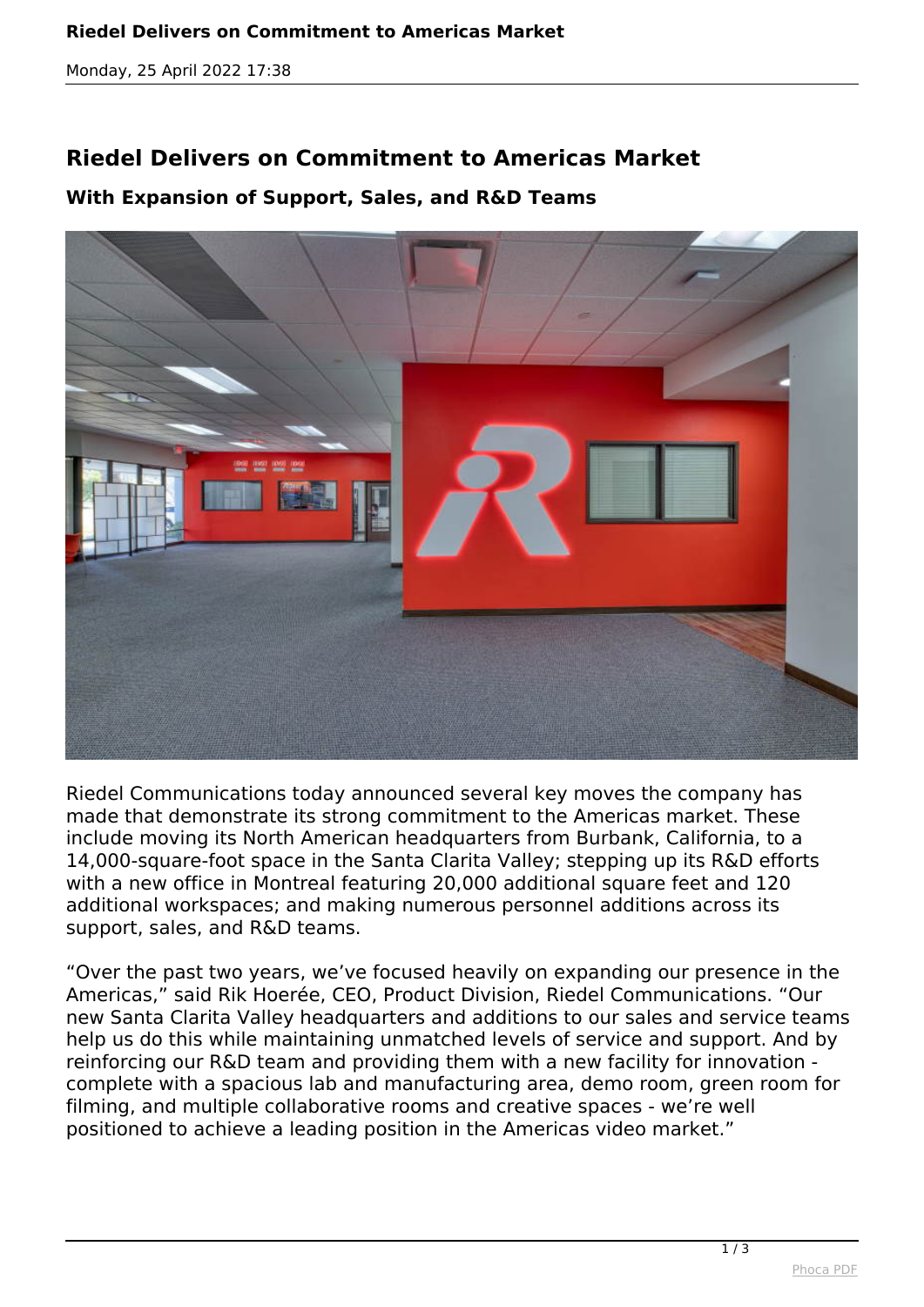## **Riedel Delivers on Commitment to Americas Market**

*Monday, 25 April 2022 17:38*



*To further penetrate the Americas market through the development, implementation, and measurement of localized marketing strategies, Riedel has hired Sara Kudrle as senior marketing manager, Americas. As sales operations manager, Kirsten Ballard is helping lead the company's sales efforts in the region. Richard Kraemer and Josh Yagjian have joined Riedel as regional sales representatives. Kraemer is overseeing sales in Canada, while Yagjian is helping to cover accounts in the Northeastern region of the U.S.*

*To ensure Riedel's stellar service and support isn't outpaced by its rapid growth, the company named David Perkins the manager of service and support for Riedel Americas. In this role, he oversees the company's internal technical support and service teams while enhancing the processes and practices used to set and exceed customer satisfaction goals.*

*Riedel's service department was further bolstered with the addition of Maer Infante and Anees Bhaiyat as service and support specialists, which has freed up Joshua Harrison to transition into a system consulting role. Finally, to maintain warehouse inventory and ensure accurate and on-time product delivery, Riedel hired Gene Arrington as logistics specialist.*

*To further advance Riedel's R&D efforts, the company has named Sébastien Roberge as head of R&D, Montreal. He brings with him more than 10 years of*